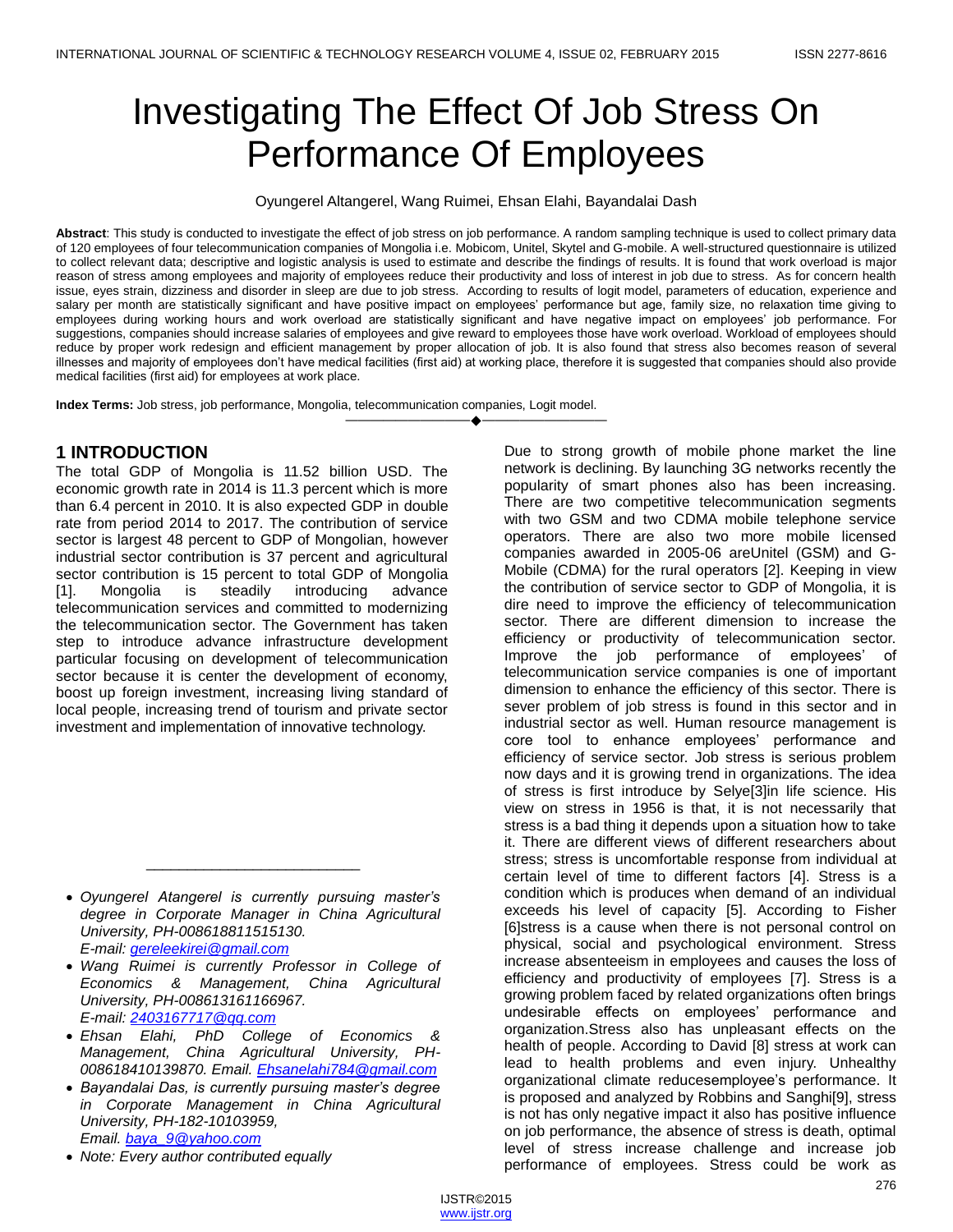positive and negative as "Eustress " and " Anxiety " refers , respectively, to be distinguished . Indeed, the modern era known as the "age of anxiety and stress". Either organization big or small stress clearly reduce the performance of organizations due to stress. Absenteeism from job, trouble with other working colleagues, fatigue, late coming, low morale at work place etc. all could be causes due to work stress. The term of "Eustress" is related with positive and beneficial stress. It is like challenging but it also depends upon what is source of stress. Eustress is helpful to achieve goals and target with motivation and energy. Job performance is a target or task which is assigned to an individual to accomplish it within limited use of resources including constraint of time. Stress impact on the human in different ways, it tend to increase presser of management and reduce productivity [10]. Stress increase dissatisfaction of employees and reduces the work performance[11]. Based on the above discussion the current study have aim to highlight contribution of factors in reduction of performance of employees of telecommunication companies of Mongolia because the services sector have major contribution in economy of Mongolia. On the base of literature cited it is found that there don't have such type of research in the sector of telecommunication in Mongolia to investigate the effect of stress on employees' performance. The overall objective of this research is to determine different factors effecting on employees performance. The core objectives are to determine reasons of job stress, to determine effects of job stress on health of employees, to estimate of parameters having influence on job performance of employees and policy recommendations according to results of study.

## **2 MATERIALS AND METHODS**

Ulaanbaatar which is capital of Mongolia is selected purposively as a study site. A simple random sampling technique is used to collect data from 120 employees of four telecommunication companies'i.e.Mobicom, Unitel, Skytel and G-mobile. The employees are included in top level managers, middle level managers and non-managers. A well structure and pretested questionnaire is used to gather information from employees and a pilot survey is conducted to check reliability of questionnaire and responses from respondents. The data is analyzed with the help of descriptive statistics (frequencies, mean and percentages) and econometrics model is used to determine significance of variables on performance of employees. A logistic model is used to investigate the influence of various parameters on job performance of employees; the general form of model is given below,

$$
ln\left(\frac{P_i}{1-P_i}\right)=\sum \beta_j \; x_{ij} \; + \mu_i \ldots \ldots \ldots \quad (1)
$$

Where,  $P_i = Prob(y=1)$  is the conditional probability that employees having good performance of job, whereas  $(1 - P_i)$  = Prob(y = 0) shows conditional probability of having not good performance of job, $\beta_{_{\!j}}$  are parameters to be estimated whereas  $x_{ij}$  are independent variables having impacts on performance of job and  $\mu_{\text{i}}$  is the error term. This logistic regression is utilized in many studies for example, Polson and Spencer [12]; D'Souza et al.[13]; Hussain et al.[14];Salasyaet al.[15] and Chilot et al.[16]. Similarly the

empirical form of logit model to included final variables is given below,

ln  ${P/(1-P)} = α_0 + α_1X_1 + α_2X_2 + α_3X_3 + α_4X_4 + α_5X_5 + α_6X_6 +$  $\alpha_7X_7 + \varepsilon_1 \ldots \ldots \ldots (2)$ 

### Where,

ln {P/(1-P)}= Dependent variable (1=Good employees job performance; 0=Otherwise)

 $\alpha_0$  = Intercept term of the model.  $\alpha_1$ ,  $\alpha_2$ ,  $\alpha_3$ ,  $\alpha_4$ ,  $\alpha_5$ ,  $\alpha_6$ ,  $\alpha_7$  and  $\alpha_8$  are the parameters to be estimated.  $X1 = \text{Age of responder}$  (Years) X2 = Education (Number of years) X3 = Family size (Number of heads) X4 = Job experience (Numbers of years) X5 = Salary(USD per month) X6 = No relaxation time during working hours (1=Yes; 0=Otherwise) X7 = Work overload Dummy (1=Yes; 0=Otherwise) εi = Stochastic error term.

# **3 RESULTS AND DISCUSSIONS**

This portion is divided into two parts, first is about detail of descriptive analysis and second part consist of econometrics analysis.

## **3.1 Descriptive Analysis**

#### **3.1.1 Summary statistics of socio-economics and demographic variables**

The variables included in descriptive statistics are given in detail in table 1. The average age of total sample population is found 32 years. It is found that average education level is up to graduation. Majority of population in sample is male respondents, 65 percent is male and 35 percent is female respondents. Around 70 percent respondents are married having average 3 numbers of children. Similarly average family size is more than 6 numbers of persons and more than 2 numbers of persons are economically dependent in each family. Keeping in view experience it is found that average years of experience is more than 7 years with an average salary is 715 UDS.

**TABLE 1** Definition and Summary of Basic Variables

| Variables                                | Mean    | Std. Deviation |
|------------------------------------------|---------|----------------|
| Age (Years)                              | 32.275  | 6.6724         |
| <b>Education1</b>                        | 4.058   | 0.8331         |
| Gender (1=Male; 0=Female)                | 0.658   | 0.4763         |
| Marital Status (1=Married; 0= Otherwise) | 0.708   | 0.4564         |
| Number of Children                       | 3.036   | 1.2142         |
| Family Size (Number of persons)          | 6.458   | 1.4076         |
| Number of persons economical dependent   | 2.779   | 1.0584         |
| Experience (Years)                       | 7.263   | 3.3058         |
| Salary per month (USD)                   | 715.875 | 159.5407       |

l *1(1) Up to primary (2) Up to middle (3) Up to matriculation (4) Up to graduation (5) Up to master (6) PhD (7) Other*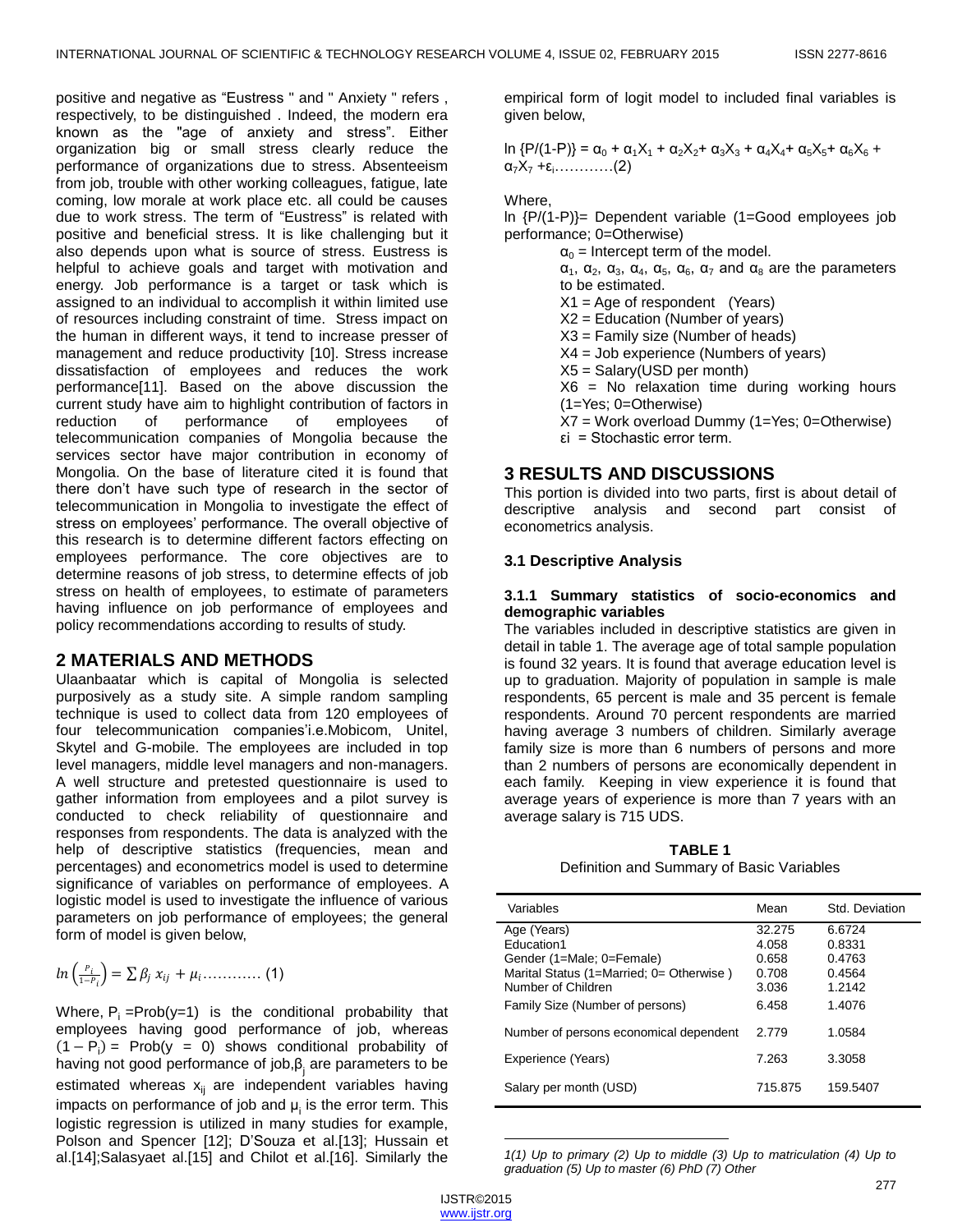#### **3.1.2 Occupational Stress and Job Performance**

#### **Experience of occupational stress**

Results depicted that 80 percent respondents are reduced their performance due to stress and when further asked about what kinds of effects of stress they have, it is found that 27.5 percent of respondents have reduced their work productivity, 25.2 have reduced their moral, 11 percent having poor work relations with their colleagues and 8.8 percent of respondents having absenteeism from job due to work stress. It is found that majority of respondents reduce their work productivity due to stress.

**TABLE 2** Stress Effect on Performance of Employees

| Responses                        | Frequency(Percentage) |  |
|----------------------------------|-----------------------|--|
| Stress reduces work performance? |                       |  |
| Yes                              | 96 (80.00)            |  |
| No                               | 24 (20.00)            |  |
| If yes what kinds of effects?    |                       |  |
| Absenteeism from job             | 8(8.80)               |  |
| Reduce work productivity         | 25 (27.50)            |  |
| Low moral                        | 23 (25.20)            |  |
| Poor work relations              | 13 (11.00)            |  |
| Loss of interest in work         | 25 (27.50)            |  |

#### **3.1.3 Frequency of completion of tasks on time and reasons for not accomplished tasks on time**

Employees' efficiency plays a vital role to increase efficiency of a company or organization and efficiency of employees is related to their work efficiency. This study revealed that about 24 percent of employees have completed their work on time and 76 percent of them not completed their work on time (figure 1).



*Fig.1. Frequency of completion of tasks on time*

The reasons for not completion of work on time are given in figure 2. About 57.6 percent of employees not finished their targets on time because of heavy work load, while 14.1 and 10.9 are not completed their target works due to not understanding of given tasks, low salary and not satisfied with current job respectively. Similarly around 5.4 and 1.1 percent of employees could not finish their work on time due insufficient skills and other reasons.



*Fig 2. Reason for not finish tasks on time*

#### **3.1.4 Working conditions and situations of job**

The four parameters i.e. work very fast, work very hard, great deal of work have to do and more work than capacity of employees are parameters to increase occupational stress and these parameters are described in table 3. About the work very fast, it is asked from the employees, around 25.8, 25 and 20.8 percent of employees respectively haveoccasionally, always, rarely and almost always have to work very fast respectively. But only 4.2 percent of employees never have to work very fast. It is found majority of employees need to do work very fast. As for concerns about second parameter i.e. work very hard, results revealed that, fifty percent of employees always have to do work very hard. Around 25 percent of employees almost always, 17.5 percent of them on occasionally and 7.5 percent are rarely had to do work very hard. Similarly, consideration the third parameter under analysis, it is found that more than 50 percent of employees have great deal of work to be done, while 26.7 percent almost always, 14.2 percent occasionally, 6.7 percent rarely and more than 1 percent of employees never have great deal of work to be done as shown in table 3. The fourth parameter is related to more work than capacity of employees is given in last column of table 3. Majority of employees (52.2%) have to do work more than their capacity. The rest of them 22.5, 16.7, 3.3 and 5 percent of employees respectively, almost always, occasionally, rarely and never have to do more work than their capacity. It is found from job situation, employees have very tight job conditions, like work very hard, there is great deal of work to be done and more work than capacity of employees.

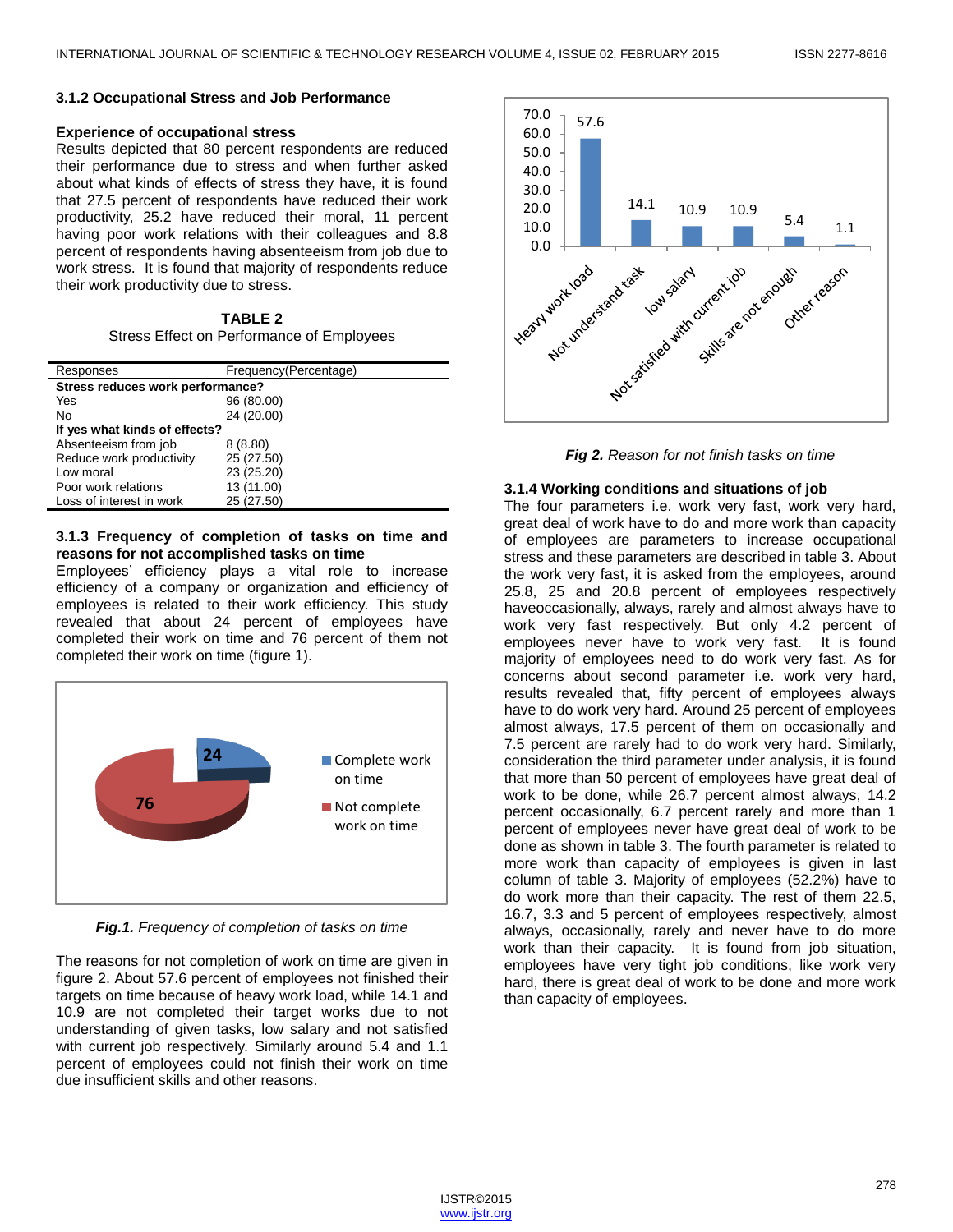| TABLE 3          |  |
|------------------|--|
| Situation of Job |  |

| Indicators<br>/Response | Work<br>very fast | Work very<br>hard | Great deal<br>οf<br>work to be<br>done | More<br>work<br>than<br>employee<br>capacity |
|-------------------------|-------------------|-------------------|----------------------------------------|----------------------------------------------|
| Never                   | 4.2               | 0                 | 1.7                                    | 5                                            |
| Rarely                  | 24.2              | 7.5               | 6.7                                    | 3.3                                          |
| Occasionally            | 25.8              | 17.5              | 14.2                                   | 16.7                                         |
| Almost always           | 20.8              | 25                | 26.7                                   | 22.5                                         |
| Always                  | 25                | 50                | 50.8                                   | 52.2                                         |

*Note: All given figures in the table are in percentage*

#### **3.1.5 Effects of work on health**

The information about effects of stress on health of employee is given in table 4. Around 54.2 percent of employees reported that they have dizziness due to heavy work load, while 49.2 percent have disorder in sleep, 42.5 percent have dizziness due to stress, 35 percent have fever due to heavy work load and 31.7 percent have problem of loss of appetite due to heavy work load. Eyes strain, disorder in sleep and dizziness are found top three major health problems due to stress.

**TABLE 4** Effect of Work Stress on Health

| Parameters/Response                     | Yes  | N٥   |
|-----------------------------------------|------|------|
| Dizziness due to stress                 | 42.5 | 57.5 |
| Any eyes strain due to heavy work load  | 54.2 | 45.8 |
| Fever due to heavy work load            | 35.0 | 65.0 |
| Loss of appetite due to heavy work load | 31.7 | 68.3 |
| Any disorder in sleep                   | 49.2 | 50.8 |

#### **3.2 Econometrics analysis**

Binary logistic regression has been applied on data to check the significance level of certain variables on employee's performance. The results obtained are given in table 5. The coefficient of age is found statistically significant with negative sign, it is depicted that by one unit increase in age, the log of odds in favor of job performance of employees is reduces to -0.258 units. It is clear that the performance of employees will go down eventually at higher age. The coefficient of education is highly significant at 0 percent level of significance it is depicted that for one year increase in education the weighted log of odds in favor of job performance is increases by 2.088 units. Family size is also statistically significant at 0 percent, by increasing one unit in family size the weighted log of odds in favor of employees performance is decreases to -1.336 units. Taking experience under analysis it is found that experience is significant at 6 percent, by increase one unit experience the weighted log of odds in favor of employees performance is increase by 0.405 units. Salary per month is statistically significant at 8 percent level of significance and it is suggested that by one unit increase in salary the weighted

log of odds in favor of employees' performance is increases to 0.006 units. Relaxation time during working hour is very important for employees. The parameter of no relaxation time during working hours is found to be significant at 3 percent with negative sign and it is depicted that by one unit increase in no relaxation time during working hours the weighted log of odds in favor of employees performance is decreases to -3.388 units. Similarly coefficient of workoverload is significant at 2 percent, it is revealed that by one unit increase in workoverload the weighted log of odds in favor of employees performance is decreases to-2.355 units. For short term increasing in workoverload can increase productivity but it can increase costs, stress, illness and low employees performance for long term.

|--|--|

Logistic Model Variable's Coefficients, their Standard Errors, P-Value and Odds Ratios

| Variables                                                                     | B        | S.E.  | Sig.  | Exp(B) |
|-------------------------------------------------------------------------------|----------|-------|-------|--------|
| Age<br>(Years)                                                                | $-0.258$ | 0.133 | 0.052 | 0.773  |
| <b>Education</b><br>(Number of years)                                         | 2.088    | 0.649 | 0.001 | 8.070  |
| Family size<br>(Number of heads)                                              | $-1.336$ | 0.505 | 0.008 | 0.263  |
| Experience<br>(Years)                                                         | 0.405    | 0.219 | 0.065 | 1.500  |
| Salary per month<br>(USD)                                                     | 0.006    | 0.004 | 0.085 | 1.006  |
| No relaxation time<br>during working<br>hours<br>$(1 = Yes \t 0 = Otherwise)$ | $-3.388$ | 1.540 | 0.028 | 0.034  |
| Work overload<br>$(1 = Yes \t 0 = Otherwise)$                                 | $-2.355$ | 1.072 | 0.028 | 0.095  |
| Constant                                                                      | 1.532    | 4.007 | 0.702 | 4.628  |

# **4 SUMMARY AND CONCLUSION**

On the base of analysis following summary and conclusion is drawn. In the profile of selected respondents average age is 32 years and education level is up to graduation. Male respondents (65%) are more than female respondents (35%). An overwhelming 70 percent of respondents are married with having average 3 numbers of children, family size is more than 6 numbers of persons and more than 2 numbers of persons are economically dependent in each family. It is found that an average year of experience is more than 7 years with an average salary is 715 UDS. It is found that employees reduce their work productivity due to job stress and work overload is main reason of job stress. Keeping in view situation of job conditions of employees, results revealed that employees always have to do work very hard, there is great deal of work to be done and more work have to do than their capacity. These are critical situations have strong contribution in reduction of employees performance. An overwhelming 69.2 percent of employees have got their last illness due to work stress, eyes strain, disorder in sleep and dizziness is found more common illness among employees due to work stress. It is concluded that employees could suffer from other kind of chronic diseases if stress remain persistent. Considering different parameters for econometrics analysis, it is found that age, family size, no relaxation time giving for